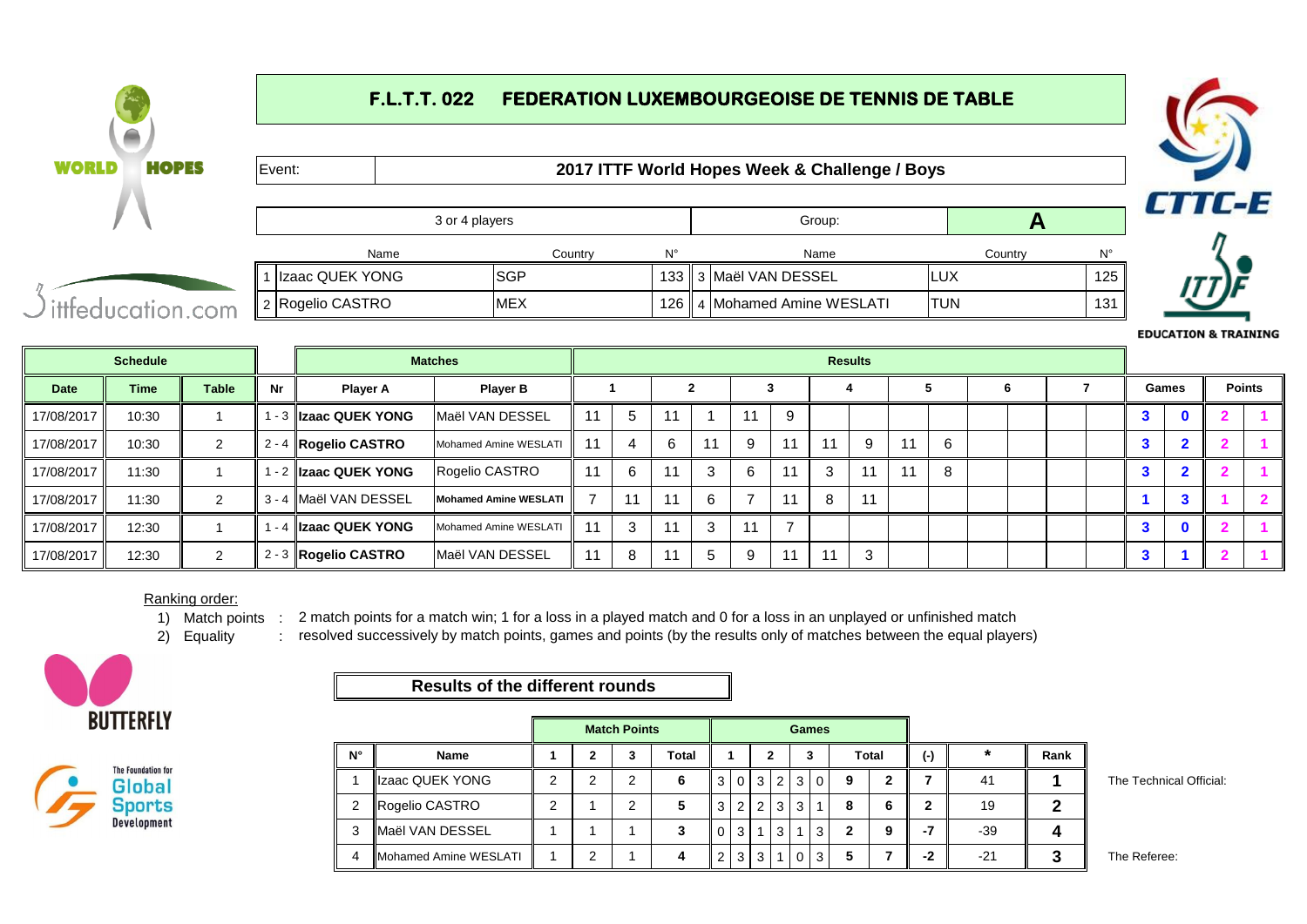# **F.L.T.T. 022 FEDERATION LUXEMBOURGEOISE DE TENNIS DE TABLE**



|             |                 |              |    |                                       |                                 |    |    |      |    |    |   |    |                |    |   |  |           | <b>EDUCATION &amp; TRAININ</b> |   |               |
|-------------|-----------------|--------------|----|---------------------------------------|---------------------------------|----|----|------|----|----|---|----|----------------|----|---|--|-----------|--------------------------------|---|---------------|
|             | <b>Schedule</b> |              |    |                                       | <b>Matches</b>                  |    |    |      |    |    |   |    | <b>Results</b> |    |   |  |           |                                |   |               |
| <b>Date</b> | <b>Time</b>     | <b>Table</b> | Nr | <b>Player A</b>                       | <b>Player B</b>                 |    |    |      |    |    |   |    |                |    | 6 |  | Games     |                                |   | <b>Points</b> |
| 17/08/2017  | 10:30           |              |    | -3 Navid SHAMS SHARBABAKI             | Omar EHAB MOHAMED AMIN ALY NASR |    | 8  | 11   | 13 | 11 |   | 11 | -6             |    |   |  | <b>C.</b> |                                | 2 |               |
| 17/08/2017  | 10:30           |              |    | 2 - 4 $\vert$ Tayler FOX              | Stepan BRHEL                    |    | 11 |      |    | 11 | 8 | 12 | 10             | -9 |   |  |           |                                |   |               |
| 17/08/2017  | 11:30           |              |    | 1 - 2 Navid SHAMS SHARBABAKI          | <b>Tayler FOX</b>               | 13 | 11 | - 14 | 3  | 11 |   |    |                |    |   |  |           | n.                             |   |               |
| 17/08/2017  | 11:30           |              |    | 3 - 4 Omar EHAB MOHAMED AMIN ALY NASR | Stepan BRHEL                    |    |    |      | 9  | 11 | 5 |    |                |    |   |  |           | $\mathbf{0}$                   |   |               |
| 17/08/2017  | 12:30           |              |    | - 4 Navid SHAMS SHARBABAKI            | Stepan BRHEL                    |    | -9 |      |    | 11 | 8 |    |                |    |   |  |           | $\mathbf{0}$                   |   |               |

#### Ranking order:

1) Match points : 2 match points for a match win; 1 for a loss in a played match and 0 for a loss in an unplayed or unfinished match

2) Equality resolved successively by match points, games and points (by the results only of matches between the equal players)



17/08/2017 | 12:30 | 4

**WORLD** 



### **Results of the different rounds**

|             |                                        |   | <b>Match Points</b> |       |   |                |                |                 | <b>Games</b>    |    |       |           |         |      |                         |
|-------------|----------------------------------------|---|---------------------|-------|---|----------------|----------------|-----------------|-----------------|----|-------|-----------|---------|------|-------------------------|
| $N^{\circ}$ | <b>Name</b>                            |   | 3                   | Total |   |                |                |                 | 3               |    | Total | $(\cdot)$ | $\star$ | Rank |                         |
|             | Navid SHAMS SHARBABAKI                 | 2 | ົ                   | 6     | 3 |                | 3              | $\overline{0}$  | 3 0             | 9  |       | 8         | 36      |      | The Technical Official: |
| 2           | <b>Tayler FOX</b>                      | ⌒ | ົ                   |       | 3 | 2 <sub>1</sub> |                |                 |                 | 6  | 5     |           | -5      |      |                         |
| 3           | <b>Omar EHAB MOHAMED AMIN ALY NASR</b> |   |                     | 4     |   | 3              | 3 <sup>1</sup> | $\circ$         | $\vert 3 \vert$ | Д. | ∼     | -2        | -5      |      |                         |
| 4           | Stepan BRHEL                           |   |                     |       | 2 | 3              |                | $0 \mid 3 \mid$ | $0 \mid 3 \mid$ | ◠  | 9     | -7        | $-26$   |      | The Referee:            |

2 - 3 **Tayler FOX** Omar EHAB MOHAMED AMIN ALY NASR 11 6 11 8 11 7 **3 0 2 1**



**RAINING** 

**1**

**2 1**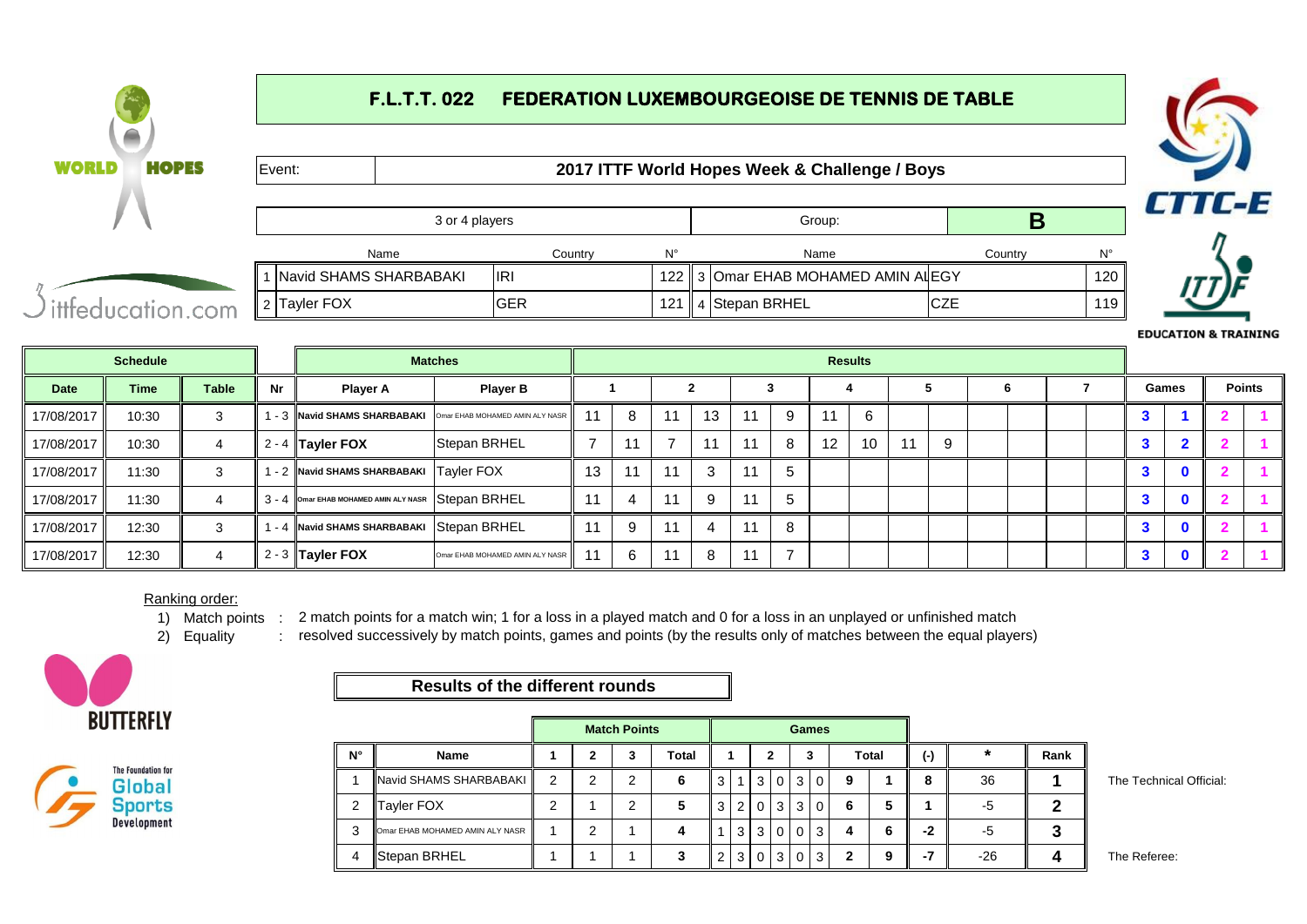### **F.L.T.T. 022 FEDERATION LUXEMBOURGEOISE DE TENNIS DE TABLE WORLD HOPES** Event: **2017 ITTF World Hopes Week & Challenge / Boys CTTC-E** 3 or 4 players Group: **C** Name Country N° Name Country N° 3 Nicolas LUNA PER 127 1 Nicholas LUM AUS 118 2 4 ittfeducation.com 4 Emran Jalal Emram HIREEZ LBA 124

|            | <b>Schedule</b> |              |    |                     | <b>Matches</b>           |    |   |    |    |    |   | <b>Results</b> |  |   |  |              |               |
|------------|-----------------|--------------|----|---------------------|--------------------------|----|---|----|----|----|---|----------------|--|---|--|--------------|---------------|
| Date       | <b>Time</b>     | <b>Table</b> | Nr | <b>Player A</b>     | <b>Player B</b>          |    |   |    |    |    |   |                |  | n |  | Games        | <b>Points</b> |
| 17/08/2017 | 10:30           | 5            |    | ∣ - 3 ∥Nicholas LUM | Nicolas LUNA             |    |   |    | -5 | 11 |   |                |  |   |  | $\bf{0}$     |               |
| 17/08/2017 | 10:30           | 6            |    | 2 - 4 ILuis MACIEL  | Emran Jalal Emram HIREEZ | 11 | 5 |    | -4 | 11 |   |                |  |   |  | $\mathbf 0$  |               |
| 17/08/2017 | 11:30           | 5            |    | l - 2 INicholas LUM | Luis MACIEL              |    | 9 |    |    | 11 | Ð |                |  |   |  | 0            |               |
| 17/08/2017 | 11:30           | 6            |    | 3 - 4 INicolas LUNA | Emran Jalal Emram HIREEZ | 11 | 9 | 44 | -9 | 11 |   |                |  |   |  | $\mathbf{a}$ |               |
| 17/08/2017 | 12:30           | 5            |    | ∣ - 4 ∥Nicholas LUM | Emran Jalal Emram HIREEZ | 11 | 3 | 11 | -9 | 11 | റ |                |  |   |  | $\mathbf{0}$ |               |
| 17/08/2017 | 12:30           | 6            |    | $2 - 3$ Luis MACIEL | Nicolas LUNA             |    | 4 | 9  |    | 11 |   | 4              |  |   |  |              |               |

#### Ranking order:

1) Match points : 2 match points for a match win; 1 for a loss in a played match and 0 for a loss in an unplayed or unfinished match

2) Equality resolved successively by match points, games and points (by the results only of matches between the equal players)





## **Results of the different rounds**

|             |                              | <b>Match Points</b><br><b>Total</b><br>2<br>3<br>2<br>2<br>◠<br>2<br>◠ |   |  |  |                |                |           |              | <b>Games</b> |          |   |       |           |       |      |  |
|-------------|------------------------------|------------------------------------------------------------------------|---|--|--|----------------|----------------|-----------|--------------|--------------|----------|---|-------|-----------|-------|------|--|
| $N^{\circ}$ | <b>Name</b>                  |                                                                        |   |  |  |                |                |           |              |              | 3        |   | Total | $(\cdot)$ | *     | Rank |  |
|             | Nicholas LUM                 |                                                                        |   |  |  | 3 <sup>1</sup> | $\overline{0}$ | 3 I       | $\mathbf{0}$ | ı 3          | $\Omega$ | 9 |       | 9         | 49    |      |  |
| 2           | Luis MACIEL                  |                                                                        |   |  |  | 3 <sup>1</sup> |                | $0$   $0$ | 3            | . 3          | -1       | 6 |       | ີ         | 19    |      |  |
| 3           | <b>Nicolas LUNA</b>          |                                                                        | 2 |  |  | $\Omega$       | 3 <sup>1</sup> | 3 I       | 0            |              | 3        |   |       | -2        | $-31$ |      |  |
| 4           | IEmran Jalal Emram HIREEZ II |                                                                        |   |  |  | $\Omega$       |                | 3 0       | 3            | $\Omega$     | 3        |   | Ω     | -9        | $-37$ |      |  |

**The Technical Official:** 

**EDUCATION & TRAINING** 

The Referee: